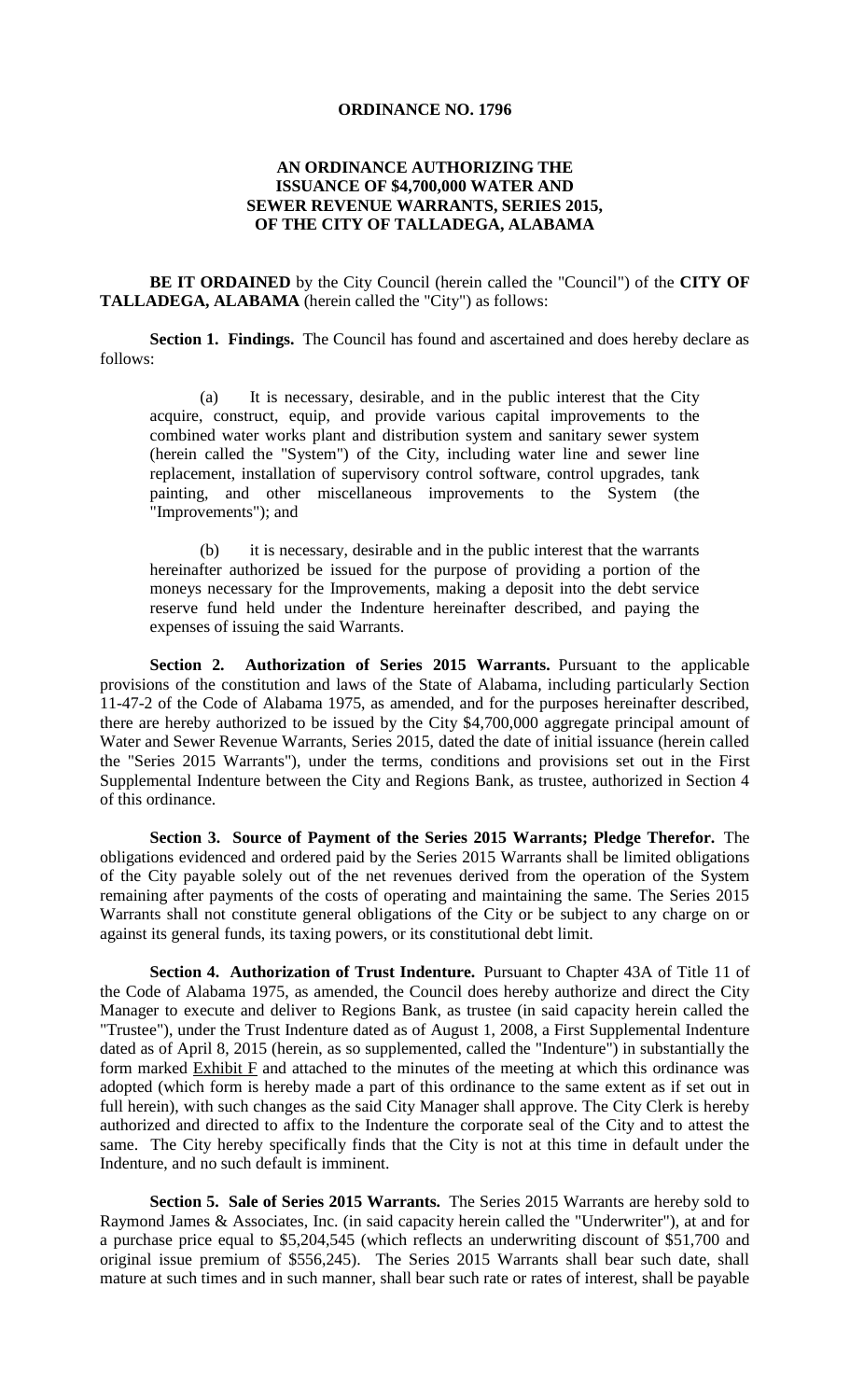at such place, shall be in such denomination, shall bear such numbers and shall be in such form and contain such provisions as are set out in the Indenture. The actions of the City Manager in executing and delivering, on behalf of the City, a Purchase Contract respecting the Series 2015 Warrants, dated as of March 19, 2015, between the City and the Underwriter, are hereby ratified and confirmed in all respects.

**Section 6. Execution and Delivery of Warrants and Indenture.** Pursuant to Section 11-43A-31 of the Code of Alabama 1975, as amended, the City Manager is hereby directed to sign the Series 2015 Warrants in the name and behalf of the City and is hereby directed to cause the corporate seal of the City to be imprinted or otherwise affixed on the Series 2015 Warrants, and the City Clerk shall attest the said seal and the Series 2015 Warrants by signing the Series 2015 Warrants, all in the manner contemplated by the Indenture; and the City Manager is hereby directed thereupon to deliver the Indenture, and the Series 2015 Warrants to the Trustee, and to direct the Trustee to execute the Indenture and to authenticate and deliver the Series 2015 Warrants to the respective purchasers thereof upon payment to the City of the aforesaid purchase price therefor.

**Section 7. Application of Proceeds of Series 2015 Warrants.** The entire proceeds derived by the City from the sale of the Series 2015 Warrants shall be applied in accordance with the provisions of Section 2.5 of the First Supplemental Indenture.

**Section 8. Section 265 Election.** The Council designates the Series 2015 Warrants as "qualified tax-exempt obligations" for the purpose of paragraph (b)(3)(B) of Section 265 of the Internal Revenue Code of 1986 and, in connection therewith and after due investigation and consideration, finds, determines and declares that the amount of tax-exempt obligations that have heretofore during the current calendar year been issued by the City and all subordinate entities of the City and the reasonably anticipated amount of tax-exempt obligations that will be issued by the City and all subordinate entities of the City during the current calendar year (including, without limitation, the Series 2015 Warrants) will not exceed the sum of \$10,000,000.

**Section 9. Compliance with Certain Requirements of the Code.** The City will comply with all conditions to and requirements for the exemption from gross income for federal income taxation of the interest income on the Series 2015 Warrants imposed by Section 103 of the Internal Revenue Code of 1986, as amended (herein called the "Code"). Without limiting the generality of the foregoing,

(a) the City will not apply the proceeds from the Series 2015 Warrants in a manner that would cause any of the Series 2015 Warrants to be a "private activity bond" within the meaning of Section 141(a) of the Code, and

(b) the City will comply with the requirements of Section 148 of the Code in order that the Series 2015 Warrants will not be "arbitrage bonds" within the meaning of said Section 148.

**Section 10. Authorization of Continuing Disclosure Agreement**. Pursuant to Chapter 43A of Title 11 of the Code of Alabama 1975, as amended, the City Manager is hereby authorized and directed to execute and deliver, on behalf of the City, a Continuing Disclosure Agreement for the benefit of the beneficial owners of the Series 2015 Warrants, in substantially the form presented to the meeting at which this Ordinance is adopted (which form shall be attached as *Exhibit G* to the minutes of the meeting at which this Ordinance is adopted and which is hereby adopted in all respects as if set out in full in this Ordinance) and the City Clerk is hereby authorized and directed to affix to the said Continuing Disclosure Agreement the seal of the City and to attest the same. The said Continuing Disclosure Agreement is to be entered into contemporaneously with the issuance of the Series 2015 Warrants in order to assist the Underwriter of the Warrants in complying with Rule 15c2-12 of the Securities and Exchange Commission. The rights of enforcement under the said Continuing Disclosure Agreement shall be as provided therein, and in no event shall a default by the City thereunder constitute a default hereunder.

**Section 11. Approval of Preliminary Official Statement and Authorization of Official Statement**. The Council hereby approves and adopts the Preliminary Official Statement